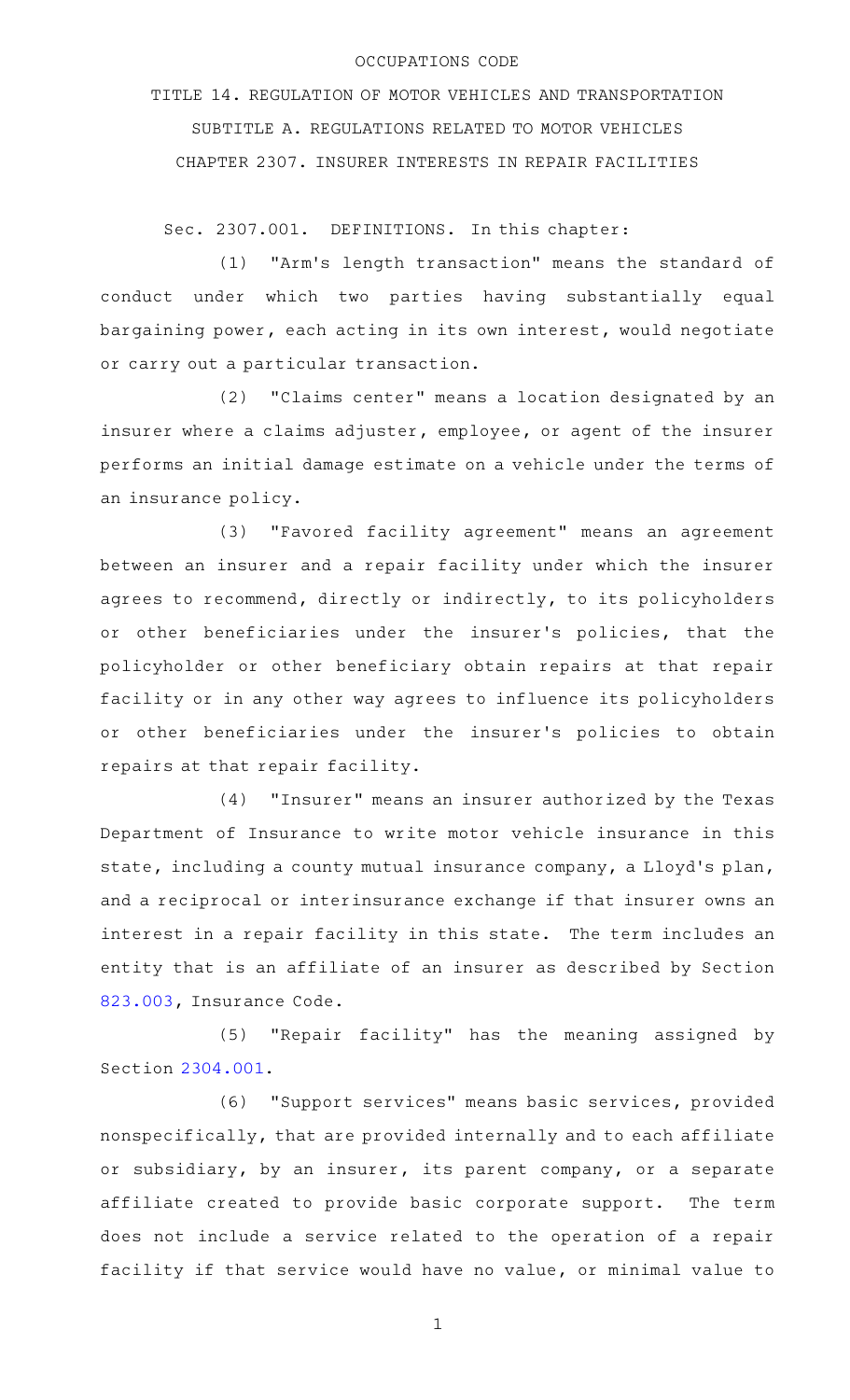any other type of business.

(7) "Tied repair facility" means a repair facility in which an insurer owns an interest.

Added by Acts 2003, 78th Leg., ch. 1045, Sec. 1, eff. Sept. 1, 2003. Amended by Acts 2003, 78th Leg., ch. 206, Sec. 20.01, eff. Sept. 1, 2003.

Renumbered from Occupations Code, Section 2306.001 by Acts 2005, 79th Leg., Ch. 728 (H.B. [2018\)](http://www.legis.state.tx.us/tlodocs/79R/billtext/html/HB02018F.HTM), Sec. 23.001(76), eff. September 1, 2005.

Sec. 2307.002. INSURER INTERESTS. (a) Except as provided by this section, an insurer may not own or acquire an interest in a repair facility.

(b) An insurer that owns an interest in a tied repair facility that was open for business, or on which construction had commenced, on April 15, 2003, may maintain that ownership interest and may operate that facility.

(c) An insurer may relocate a tied repair facility described by Subsection (b), but may not obtain an ownership interest in any additional facility not described by Subsection (b).

(d) Subsections (b) and (c) are applicable to an insurer only if the insurer and its tied repair facility are otherwise in compliance with this chapter.

Added by Acts 2003, 78th Leg., ch. 1045, Sec. 1, eff. Sept. 1, 2003. Renumbered from Occupations Code, Section 2306.002 by Acts 2005, 79th Leg., Ch. 728 (H.B. [2018\)](http://www.legis.state.tx.us/tlodocs/79R/billtext/html/HB02018F.HTM), Sec. 23.001(76), eff. September 1, 2005.

Sec. 2307.003. FAVORED FACILITY AGREEMENT PRESUMED. An insurer is presumed to have a favored facility agreement with a repair facility in which it owns an interest.

Added by Acts 2003, 78th Leg., ch. 1045, Sec. 1, eff. Sept. 1, 2003. Renumbered from Occupations Code, Section 2306.003 by Acts 2005, 79th Leg., Ch. 728 (H.B. [2018\)](http://www.legis.state.tx.us/tlodocs/79R/billtext/html/HB02018F.HTM), Sec. 23.001(76), eff. September 1, 2005.

Sec. 2307.004. CONTRACTUAL CONDITIONS. (a) An insurer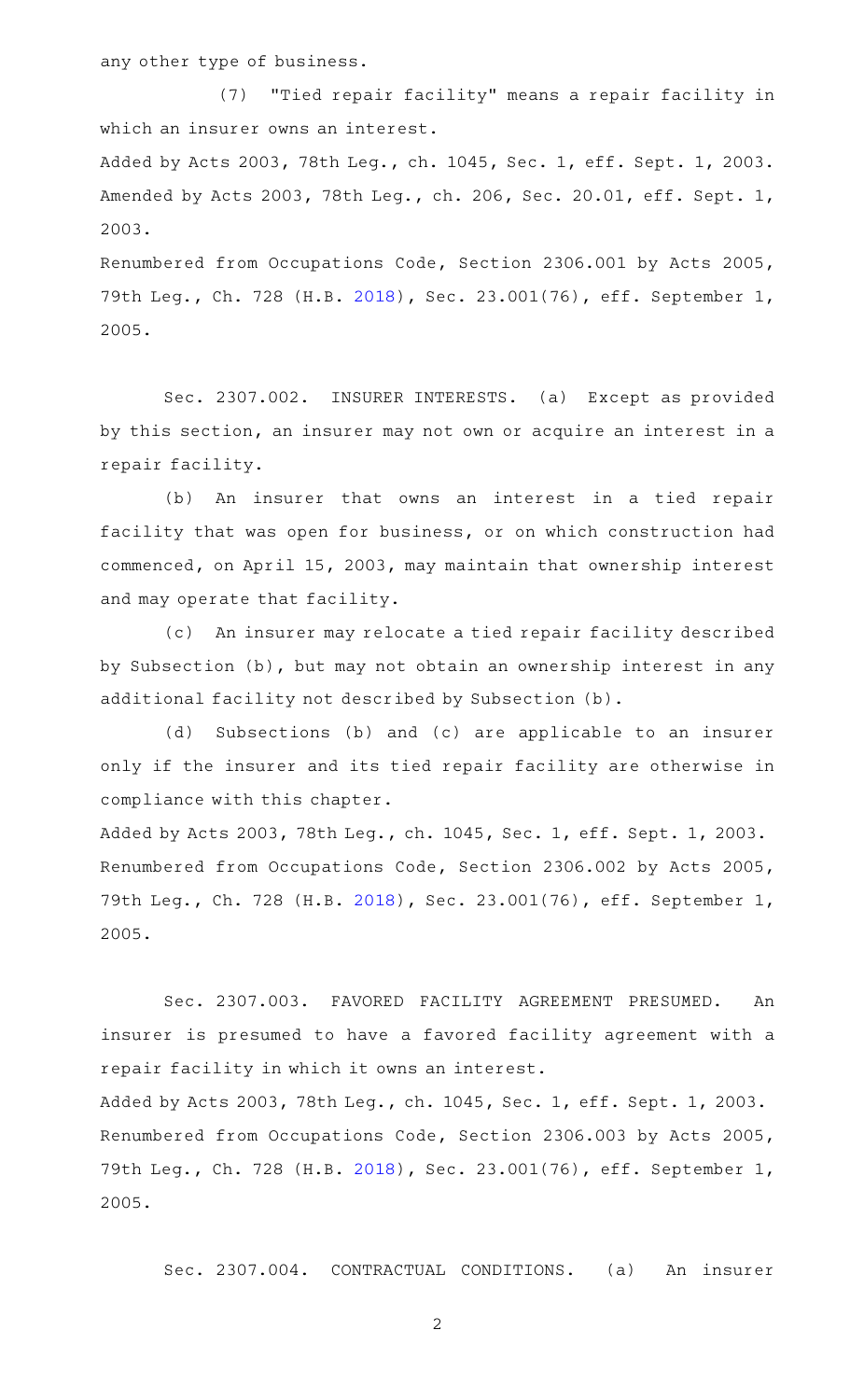that owns an interest in a repair facility may use only one favored facility agreement.

(b) Except as otherwise provided by this subsection, the terms under which the insurer enters into a favored facility agreement must be identical for all repair facilities, including a tied repair facility. An insurer may vary the terms as necessary to implement technical differences required by geographical factors or other legitimate business factors.

(c) Except as provided by Subsection (d), an insurer may not cancel a favored facility agreement until the expiration of the 30th day after the date on which the insurer provides notice to the repair facility of the insurer 's intent to cancel the agreement. The insurer shall include with the notice a statement explaining the reason for the cancellation of the agreement.

(d) An insurer may summarily cancel a favored facility agreement with a repair facility if the insurer, a policyholder of the insurer, or another beneficiary under the insurer's policy establishes reasonable grounds to believe that the repair facility is fraudulent in its dealings with the insurer or the policyholder or other beneficiaries under the insurer 's policy.

Added by Acts 2003, 78th Leg., ch. 1045, Sec. 1, eff. Sept. 1, 2003. Renumbered from Occupations Code, Section 2306.004 by Acts 2005, 79th Leg., Ch. 728 (H.B. [2018\)](http://www.legis.state.tx.us/tlodocs/79R/billtext/html/HB02018F.HTM), Sec. 23.001(76), eff. September 1, 2005.

Sec. 2307.005. NOTICE. (a) An insurer that owns an interest in a repair facility shall post the following notice in each of its tied repair facilities:

"THIS REPAIR FACILITY IS OWNED IN WHOLE OR IN PART BY (NAME OF INSURER). YOU ARE HEREBY NOTIFIED THAT YOU ARE ENTITLED TO SEEK REPAIRS AT ANY REPAIR FACILITY OF YOUR CHOICE."

(b) The notice required by Subsection (a) must be posted prominently in a location in which it is likely to be seen and read by a customer of the repair facility.

Added by Acts 2003, 78th Leg., ch. 1045, Sec. 1, eff. Sept. 1, 2003. Renumbered from Occupations Code, Section 2306.005 by Acts 2005, 79th Leg., Ch. 728 (H.B. [2018\)](http://www.legis.state.tx.us/tlodocs/79R/billtext/html/HB02018F.HTM), Sec. 23.001(76), eff. September 1,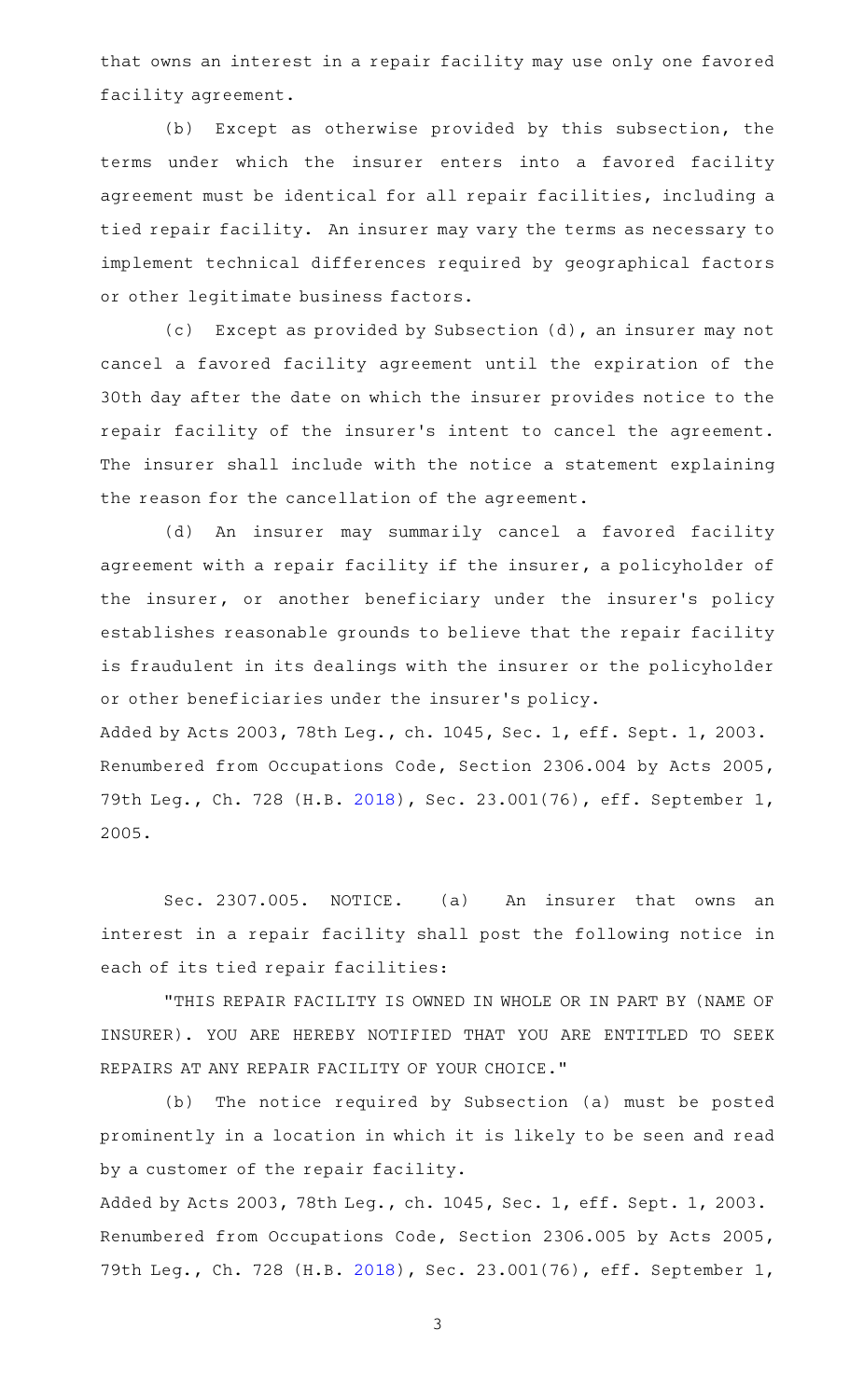2005.

Sec. 2307.006. PROHIBITIONS. An insurer may not:

 $(1)$  condition the provision of a product, service, insurance policy renewal, pricing, or other benefit on the purchase of any good or service from its tied repair facilities;

(2) share information with its tied repair facilities that is not made available on identical terms and conditions to other repair facilities with which the insurer has entered into a favored facility agreement;

(3) engage in a joint marketing program with its tied repair facilities;

(4) provide its tied repair facilities a recommendation, referral, description, advantage, or access to its policyholders or other beneficiaries under its insurance policies that is not provided on identical terms to other repair facilities with which the insurer has entered into a favored facility agreement;

(5) provide a tied repair facility access to the insurer 's products or services on terms and conditions different from those under which the insurer provides access to the same products or services to another repair facility with which the insurer has entered into a favored facility agreement;

(6) allow a tied repair facility to use the insurer's name, trademark, tradename, brand, or logo in a manner different than that allowed for any other favored facility;

(7) subsidize the business activities or operating expenses of a tied repair facility;

(8) directly or indirectly require a policyholder of the insurer or other beneficiary under the insurer 's policy to obtain a damage estimate on a vehicle covered by the insurance policy at a tied repair facility;

(9) authorize or allow a person representing the insurer, whether an employee or an independent contractor, to recommend to a policyholder or other beneficiary under the insurance policy that the policyholder or other beneficiary obtain repairs at a tied repair facility, except to the same extent that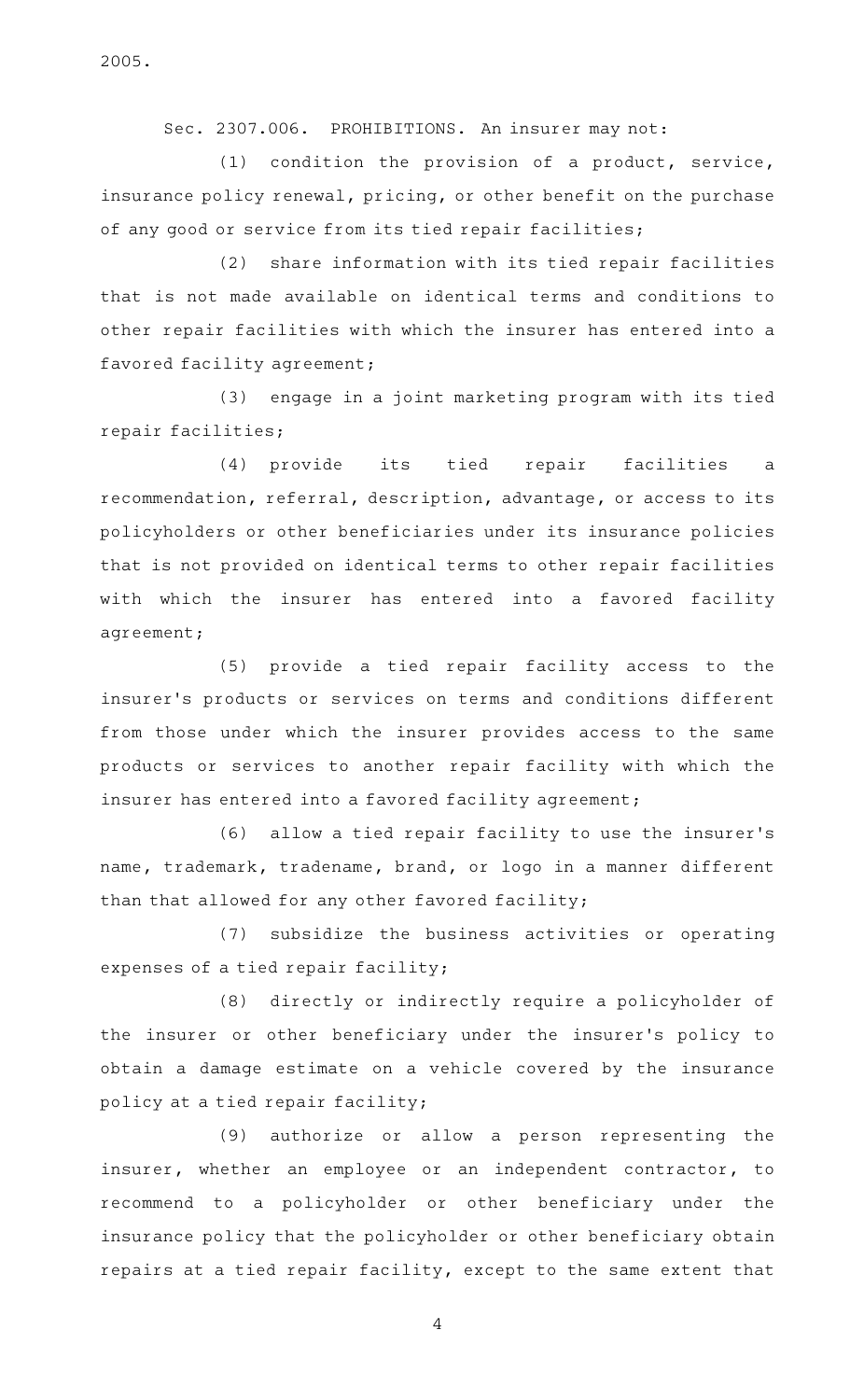the person recommends other repair facilities with whom the insurer has entered into a favored facility agreement;

(10) require a policyholder or beneficiary to use a claims center located on the premises of a tied repair facility;

(11) enter into a favored facility agreement exclusively with its tied repair facilities;

 $(12)$  retaliate or discriminate against a person who:

 $(A)$  files an action as provided by this chapter; or

(B) assists or participates in any manner in an investigation, judicial proceeding, or other action brought or maintained as provided by this chapter; or

(13) include earnings or losses of a tied repair facility in a rate filing made under Chapter 5, Insurance Code. Added by Acts 2003, 78th Leg., ch. 1045, Sec. 1, eff. Sept. 1, 2003. Renumbered from Occupations Code, Section 2306.006 by Acts 2005, 79th Leg., Ch. 728 (H.B. [2018\)](http://www.legis.state.tx.us/tlodocs/79R/billtext/html/HB02018F.HTM), Sec. 23.001(76), eff. September 1, 2005.

Sec. 2307.007. CONFLICT OF INTEREST PROHIBITED. Except as otherwise provided by this chapter, an agreement between an insurer and its tied repair facility must be negotiated and executed as an arm 's length transaction.

Added by Acts 2003, 78th Leg., ch. 1045, Sec. 1, eff. Sept. 1, 2003. Renumbered from Occupations Code, Section 2306.007 by Acts 2005, 79th Leg., Ch. 728 (H.B. [2018\)](http://www.legis.state.tx.us/tlodocs/79R/billtext/html/HB02018F.HTM), Sec. 23.001(76), eff. September 1, 2005.

Sec. 2307.008. SUPPORT SERVICES. (a) Notwithstanding this chapter, and except as provided by Subsection (b), an insurer may provide support services to its tied repair facilities if those services:

(1) are priced at a level that is fair and reasonable to both the insurer and the tied repair facility; and

(2) do not directly or indirectly confer a competitive advantage to the tied repair facility.

(b) Notwithstanding Subsection (a), an agreement by an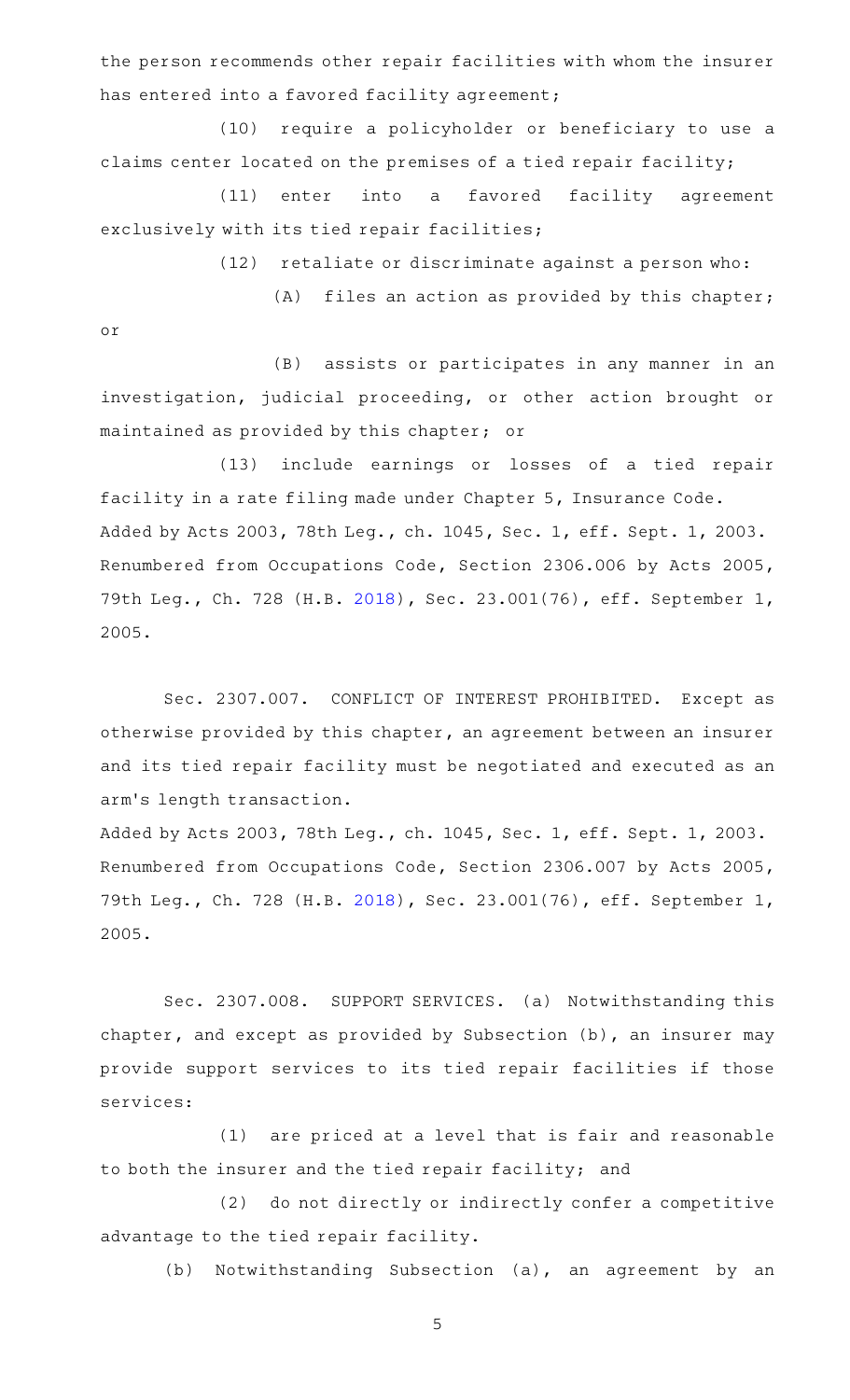insurer to provide support services to its tied repair facility may not create the potential for confusion among the policyholders of the insurer, other beneficiaries of an insurance policy issued by the insurer, or other parties.

Added by Acts 2003, 78th Leg., ch. 1045, Sec. 1, eff. Sept. 1, 2003. Renumbered from Occupations Code, Section 2306.008 by Acts 2005, 79th Leg., Ch. 728 (H.B. [2018\)](http://www.legis.state.tx.us/tlodocs/79R/billtext/html/HB02018F.HTM), Sec. 23.001(76), eff. September 1, 2005.

Sec. 2307.009. ACTION TO COMPEL COMPLIANCE; DISCIPLINARY ACTION. (a) A person, including a repair facility, aggrieved by a violation of this chapter by an insurer may bring an action for injunctive or other appropriate relief to compel the insurer to comply with this chapter.

(b) In an action brought under this section, in addition to other appropriate relief, the court may impose a civil penalty as provided by this section.

(c) A civil penalty imposed under this section may not be less than \$1,000 or more than \$5,000 per violation. Each day during which a violation occurs is a separate violation.

(d) The amount of a civil penalty under this section is based on the seriousness of the violation, and must reflect the following factors:

(1) the nature, circumstances, extent, and gravity of the act or omission that constitutes the violation;

 $(2)$  the economic harm caused by the violation;

 $(3)$  the history of previous violations;

(4) the need to deter future violations by the person charged with a violation;

 $(5)$  efforts, if any, made to correct the violation; and

(6) any other factors the court considers appropriate to implement the remedial intent of this chapter.

(e) A civil penalty collected under this section shall be sent to the comptroller for deposit in the general revenue fund.

(f) A plaintiff who prevails in an action under this section is entitled to recover reasonable attorney 's fees and court costs.